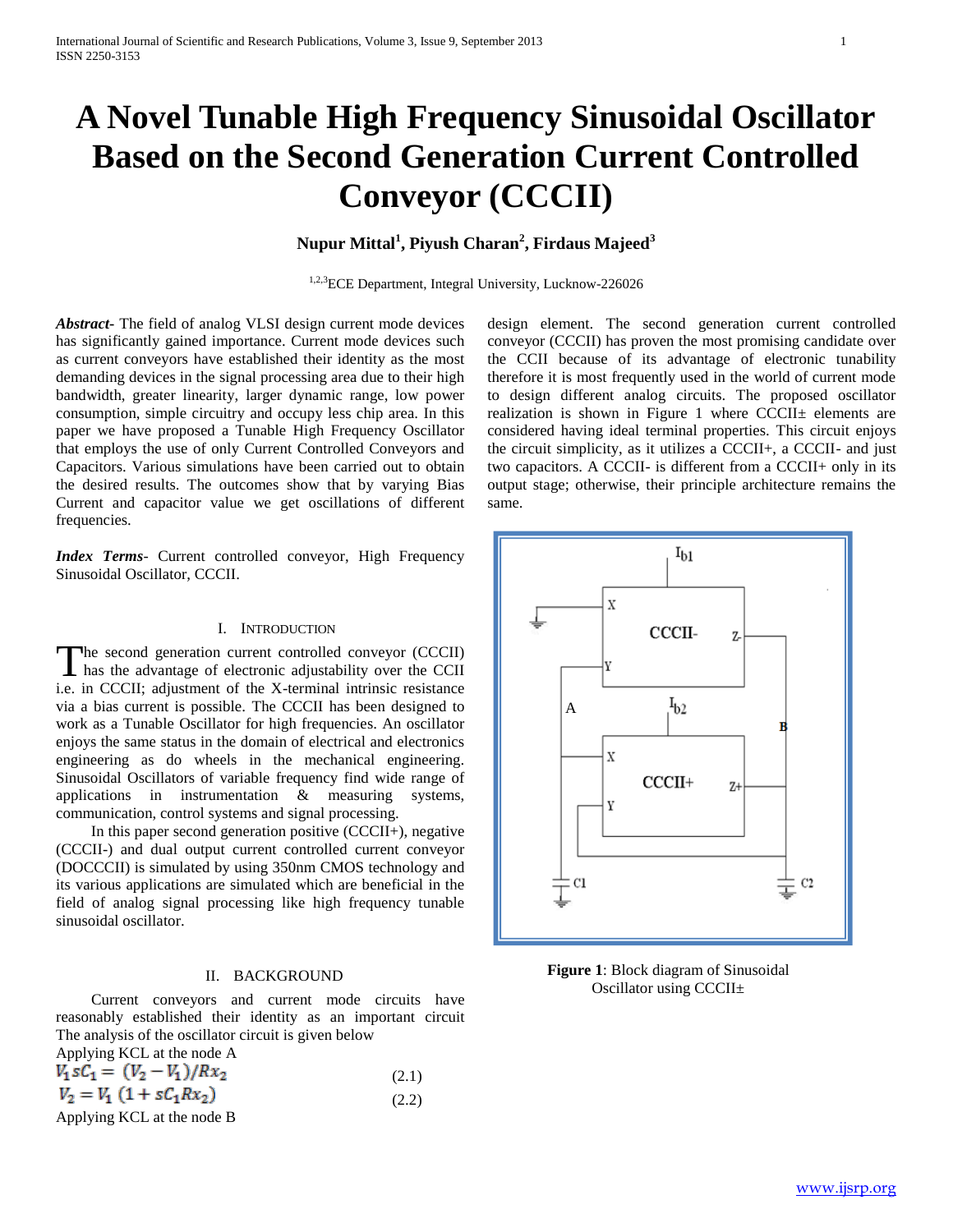International Journal of Scientific and Research Publications, Volume 3, Issue 9, September 2013 2 ISSN 2250-3153

(2.6)

$$
V_2 sC_1 + V_1/Rx_1 = (V_2 - V_1)/Rx_2 \tag{2.3}
$$

Putting value of  $V_2$  in the above equation we get

$$
V_1 \times ((1 + sC_1Rx_2) sC_2Rx_1 + 1) = V_1 \times (1 + sC_1Rx_2 - 1) Rx_1/Rx_2
$$
\n(2.4)

i.e.

$$
sC_2Rx_1 + s^2C_1C_2Rx_1Rx_2 + 1 = sC_1Rx_1 \tag{2.5}
$$

Finally we get<br> $s^2C_1C_2Rx_1Rx_2 + sRx_1(C_2 - C_1) + 1 = 0$ 

So at  $C_1=C_2$ 

$$
\omega_0^2 = 1 / (R x_1 R x_2 C_1 C_2) \tag{2.7}
$$

Where  $Rx_1$  and  $Rx_2$  depends on biasing currents  $I_{b1}$  and  $I_{b2}$ . Applying the choice of equal components,

 $C_1 = C_2 = C$ ;  $Rx_1 = Rx_2 = R$ , the frequency of oscillations is simplified to

#### $\omega_0 = 1/RC$

Here we have taken values as  $C_1=C_2=3pF$ ,  $I_{b1}=70\mu A$  and  $I_{b2}=70$  μA. An impulse has been applied at node A and we get sinusoidal output at node B.

 For realizations, of the above Sinusoidal Oscillator, CMOS design of CCCII $\pm$  is adopted, and the oscillator of figure 1 is simulated on HSPICE. The simulation results of the oscillator are presented in fig 2 and fig3. Figure 2 shows the oscillations generated by the oscillator and figure 3 shows the expanded view of oscillations.



**Figure 2**: Output of the oscillator



**Figure 3**: Expanded view of the Oscillations

 Fourier analysis, with respect to the principal frequency (75MHz), is performed on the signal to ascertain the quality of the oscillations. Result of this analysis is presented in figure 4.

#### III. SIMULATION RESULTS

 Peaks in figure 4 correspond to the principal frequency of the oscillator and its harmonic frequencies. Estimates of the total harmonic distortion (THD) and the DC component of the signal are important quality matrices for the sinusoidal wave shape of the output signal. Both these parameters are found reasonably very low. The simulation results are summarized in Table 1.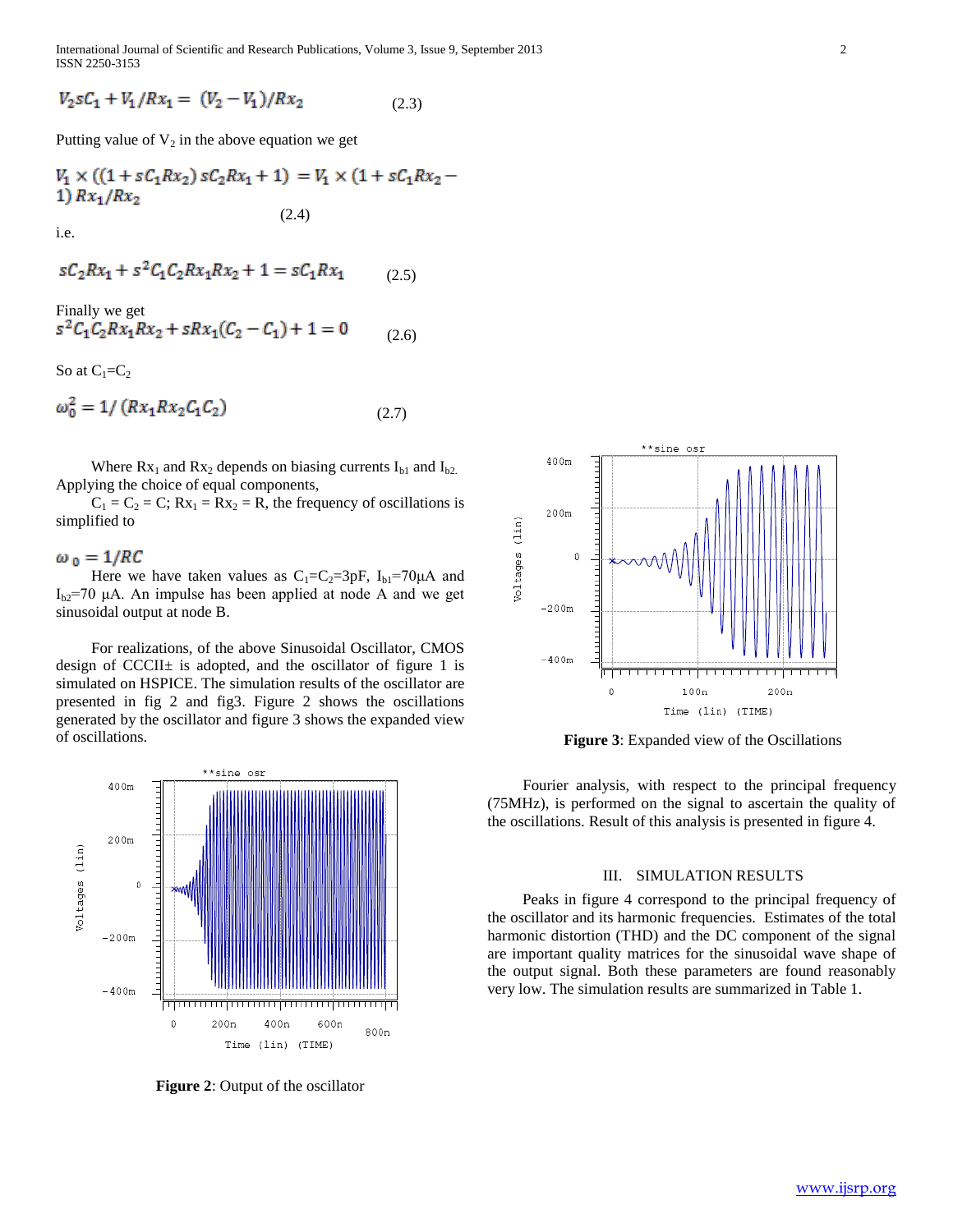

**Figure 4**: Fourier Response of the Oscillator

**Table 1:** Performance Results of the Proposed Oscillator

| <b>Performance</b><br>$\lceil 1 \rceil$<br><b>Parameters</b> | <b>Details</b><br>[2] |
|--------------------------------------------------------------|-----------------------|
| <b>Frequency</b><br>$\lceil 3 \rceil$                        | 75MHz<br>[4]          |
| <b>I</b> BIAS<br>$\lceil 5 \rceil$                           | $70\mu A$<br>[6]      |
| $C_{P}$<br>$[7]$                                             | 3pF<br>[8]            |
| <b>THD</b><br>[9]                                            | $[10]$ 4.67%          |
| [11] DC Component                                            | $[12]$ 8.29mV         |
| [13] Peak Amplitude                                          | [14] 368mV            |
| $[15]$ Avg. Power                                            | $[16]$ 4.37mW         |

 The graph shown below in figure 5 is plotted across the frequency of output signal in MHz to the device bias current in μA. HSPICE tool is used for extensive simulations and for these analysis capacitances are fixed at 3pF. We see that there is a significant increase in the frequency of the output signal of the oscillator when the Bias Current is increased.



**Figure 5**: Graph of frequency of output signal against the device bias current (when C=3pF is constant).

 Figure 6 is the response plotted when device bias current is kept constant at 70μA and the capacitances are changed from 1pF to 7pF.It has been observed from the graph that there is a significant decrease in frequency with increase in capacitances.



**Figure 6**: Graph of frequency of output signal against the value of Capacitance (when  $I_b = 70\mu A$  is constant).

## IV. CONCLUSION

 The simulation results show that by varying Bias Current and capacitor value we get oscillations of different frequencies. So it works as tunable oscillator of Higher Frequency range as it is of the order of few MHz.